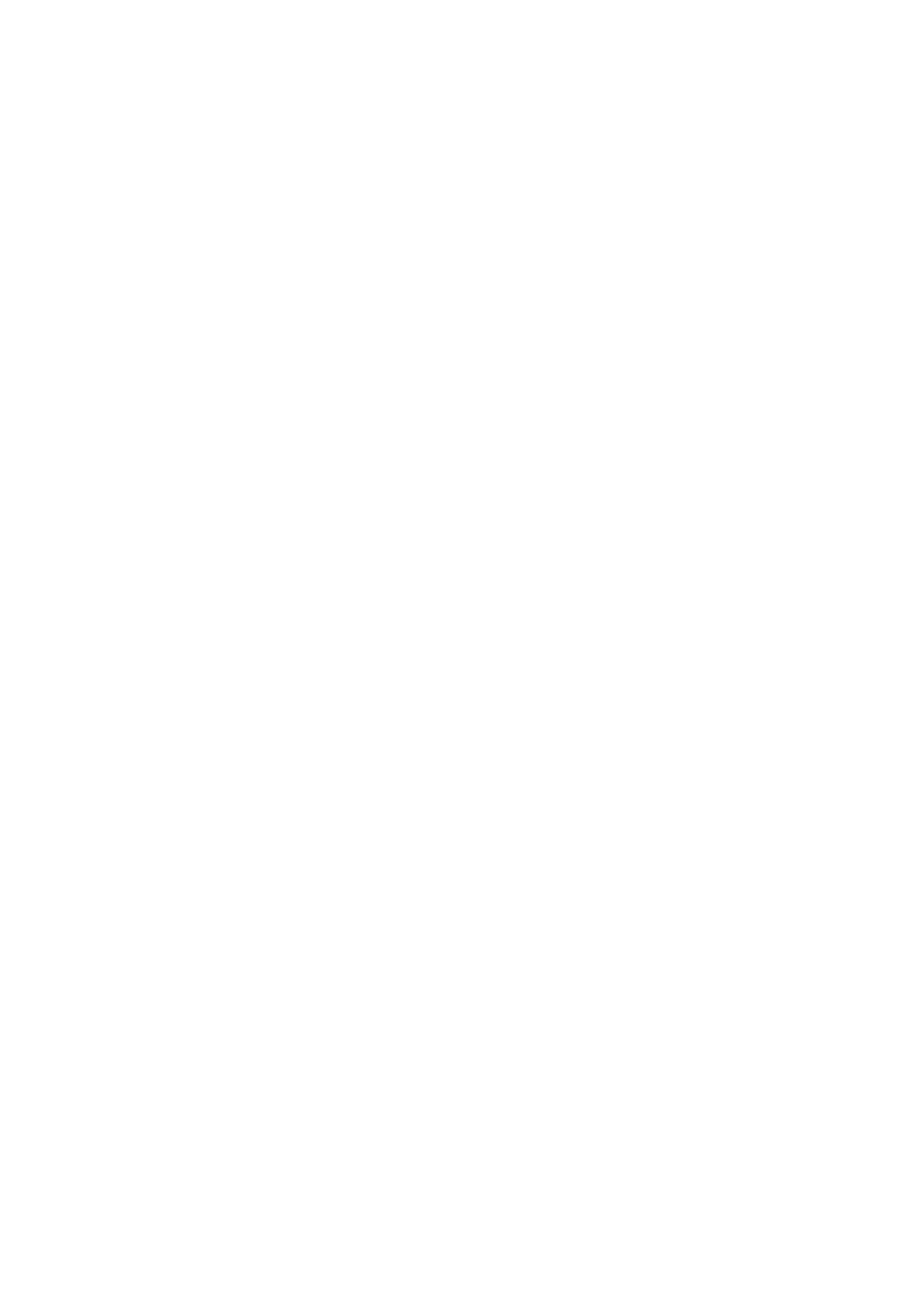### **ELECTROTECHNOLOGY**

### **Attempt SIX questions only.**

**All questions carry equal marks.**

### **Marks for each part question are shown in brackets.**

- 1. (a) For the measuring network shown in Fig Q1 calculate the resistance  $(R_M)$  of the moving coil instrument if it is to read 10 mA. (8)
	- (b) Calculate the reading on the instrument if the 100  $\Omega$  and the 80  $\Omega$  resistors are interchanged. (8)



Fig Q1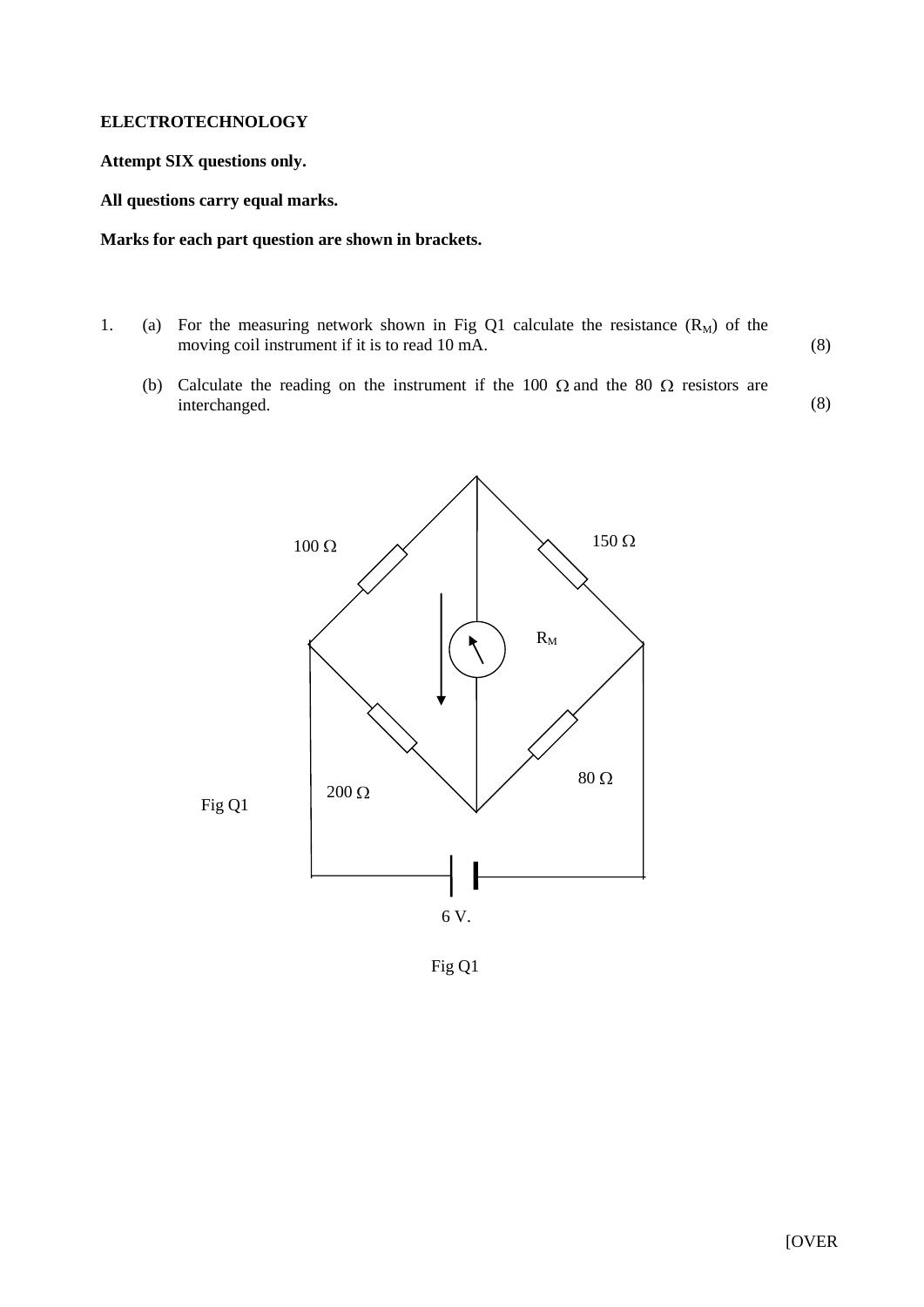2. A non-linear element is connected in series with a variable resistor across a 240 V d.c. supply. The non-linear element has a characteristic given by  $I = kV^2$ . When the variable resistor is set to 10  $\Omega$  the supply current is 12 A.

Determine EACH of the following:

- (a) the value to which the variable resistor must be set to reduce the current to 6 A; (6)
- (b) the power dissipated in the non-linear element when the current is 6 A; (2)
- (c) the current if the supply voltage is reduced to 150 V and the series resistor is set to  $10 \Omega$ . (8)
- 3. A simple voltage stabiliser consists of a 1 W Zener diode and a series resistor 'R' as shown in Fig Q3. The Zener diode has a breakdown voltage of 12 V and a slope resistance of  $2 \Omega$ . It requires a minimum current of 2 mA for successful stabilisation. The unregulated input voltage can vary between 18 V and 24 V.

Calculate EACH of the following:

- (a) the minimum value of R if the input voltage is  $24$  V and the output current is zero; (6)
- (b) the maximum output current which can be drawn when the input voltage is 18 V if satisfactory stabilisation is to be maintained; (6)

(4)

(c) the power dissipated by the Zener diode in Q3(b).



Fig Q3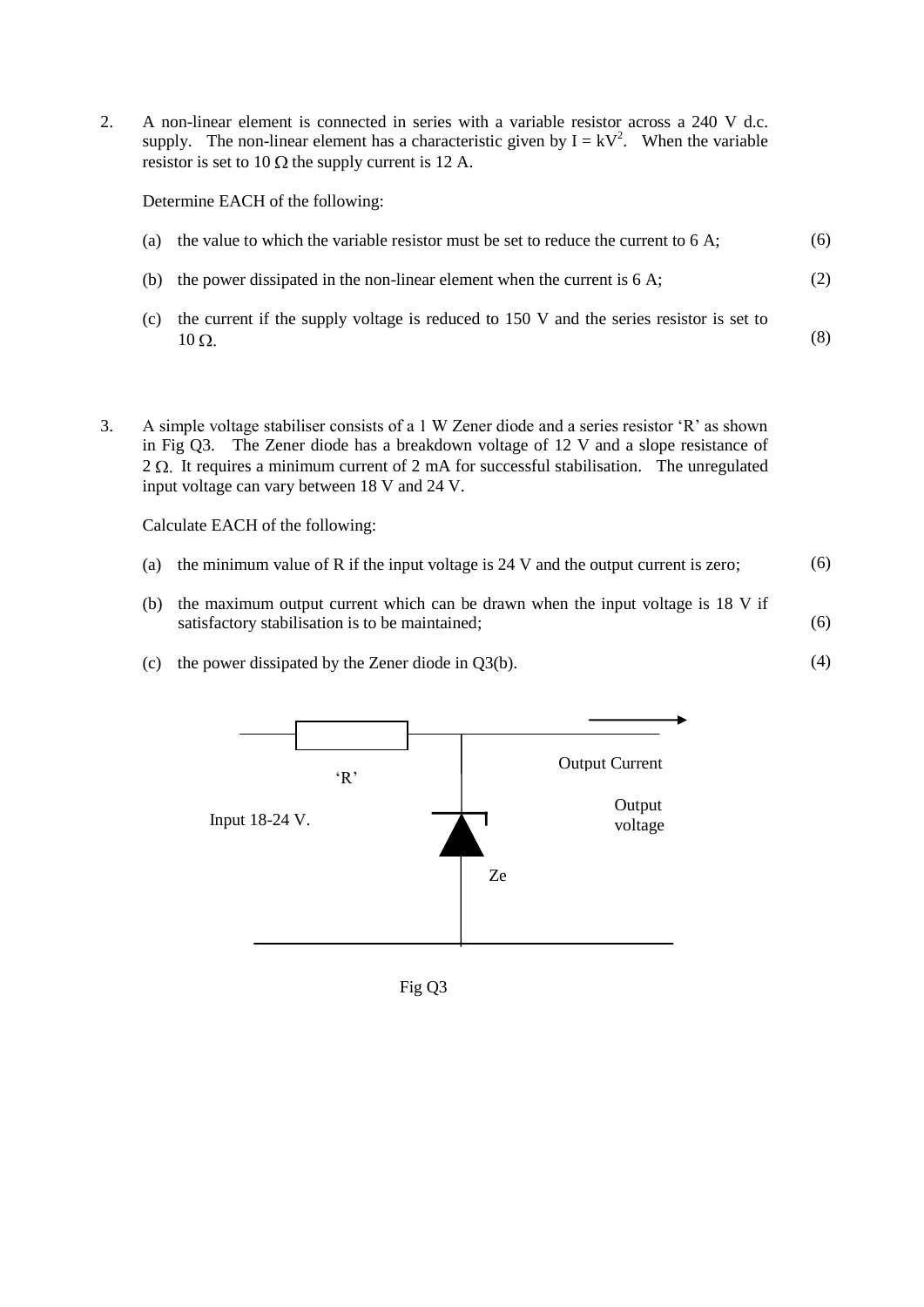4. A single phase a.c. circuit comprises a coil of inductance 0.5 H and resistance 100  $\Omega$  in series with a capacitor 'C'. It is connected to 120 V, 50 Hz and draws a current at a leading power factor. The volt drop across the coil is 150 V.

Calculate EACH of the following:

| (a) the current in the circuit;      | (4) |
|--------------------------------------|-----|
| (b) the value of the capacitor;      | (6) |
| (c) the power factor of the circuit; | (4) |

- (d) the power dissipated in the circuit. (2)
- 5. A three phase four wire unbalanced system has a current in the red phase of 10 A at unity power factor and the current in the yellow phase is 8 A lagging by 30°. If the current in the neutral is 3.07 A in phase with the red phase voltage, calculate EACH of the following:

| (a) the magnitude of the current in the blue line;     | (6) |
|--------------------------------------------------------|-----|
| (b) its angular relationship to the blue line voltage; | (4) |

(c) the total power dissipated in the three phase loads if the value of the phase voltage is 240 V. (6)

6. A 6 pole, three phase squirrel cage induction motor runs on a 415 V, 60 Hz supply. It draws a line current of 85 A at a power factor of 0.75 lag. The shaft speed is 19 revs/sec. If the iron losses are 2 KW, the stator copper loss is 1 KW and the rotational losses (windage and friction) are 1.5 KW, calculate EACH of the following:

| (a) | the slip as a per unit value; | (3) |
|-----|-------------------------------|-----|
| (b) | the rotor copper loss;        | (5) |
| (c) | the shaft output power;       | (5) |
| (d) | the efficiency.               |     |

| (a) | Sketch a basic circuit showing a d.c. winch motor driven by a Ward Leonard circuit<br>powered by a single speed squirrel cage motor. | (8) |
|-----|--------------------------------------------------------------------------------------------------------------------------------------|-----|
| (b) | Explain how reversal of the winch motor is achieved using the Ward Leonard system.                                                   | (4) |
| (c) | State ONE advantage and ONE disadvantage of the Ward Leonard drive system.                                                           | (4) |